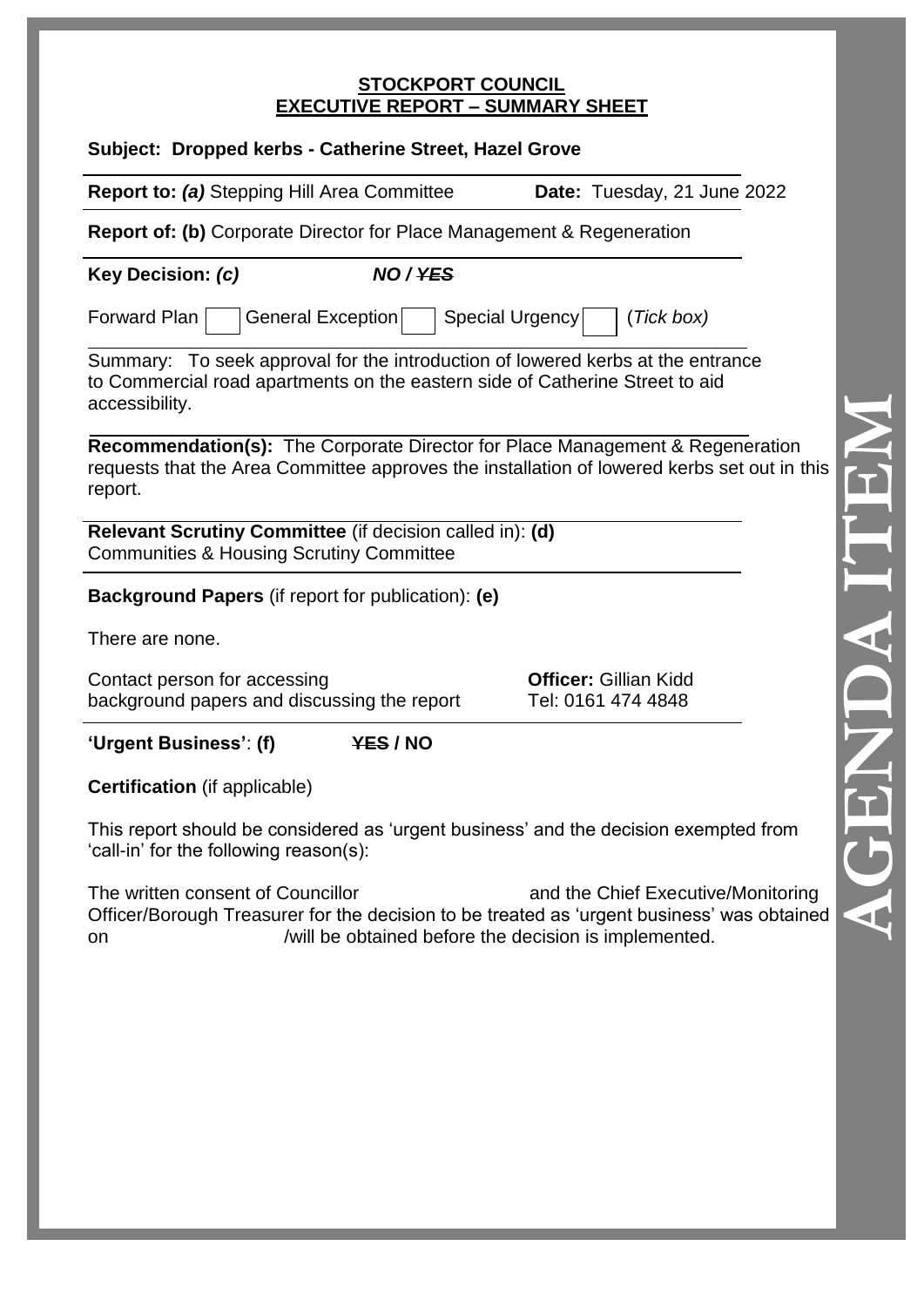### **Dropped kerbs - Catherine Street, Hazel Grove**

Report of the Corporate Director for Place Management & Regeneration

### **1. INTRODUCTION AND PURPOSE OF REPORT**

1.1 To seek approval for the introduction of lowered kerbs (wide enough for mobility scooter) at the entrance to Commercial road apartments on Catherine Street to aid accessibility.

# **2. BACKGROUND**

2.1 Traffic Services have received representation off a local resident regards to a concern about the accessibility to the entrance to their property on Catherine Street, Hazel Grove.

 There is no dropped crossing facility at this location, mobility impaired users trying to access Commercial Road, are unable to carry out the turn required to access the footway, as the turn is too tight to manoeuvre to access the dropped crossing facility at the end of Catherine Street junction with Commercial Road. The Councillor has agreed measures are required to improve the accessibility at this location and to assist the needs of the resident and provide safe access onto the Highway.

 The lowered kerb would be for pedestrian/disabled access and is not a dropped crossing for vehicular access to a private driveway. Any vehicle obstructing the lowered-kerb could be liable for a PCN issued by the council Civil Enforcement Officer.

#### **3. PROPOSALS**

- 3.1. To introduce lowered kerbs on the eastern side of Catherine Street, as shown on **Drawing No. NM18-6351-000**, which will also aid the prevention of footway parking.
- 3.2. Consultation is not required due to the type of works.
- 3.3. The Council has a duty of care for the general public and to ensure the highway remains safe. Thus, the installation of lowered kerbs will help mobility vehicles accessing the footpath.

# **4. FINANCIAL IMPLICATIONS**

4.1. The estimated cost of the scheme is as follows:

Installation of lowered kerbs & associated works £1103.15

| <b>TOTAL</b> | £1103.15 |
|--------------|----------|
|              |          |